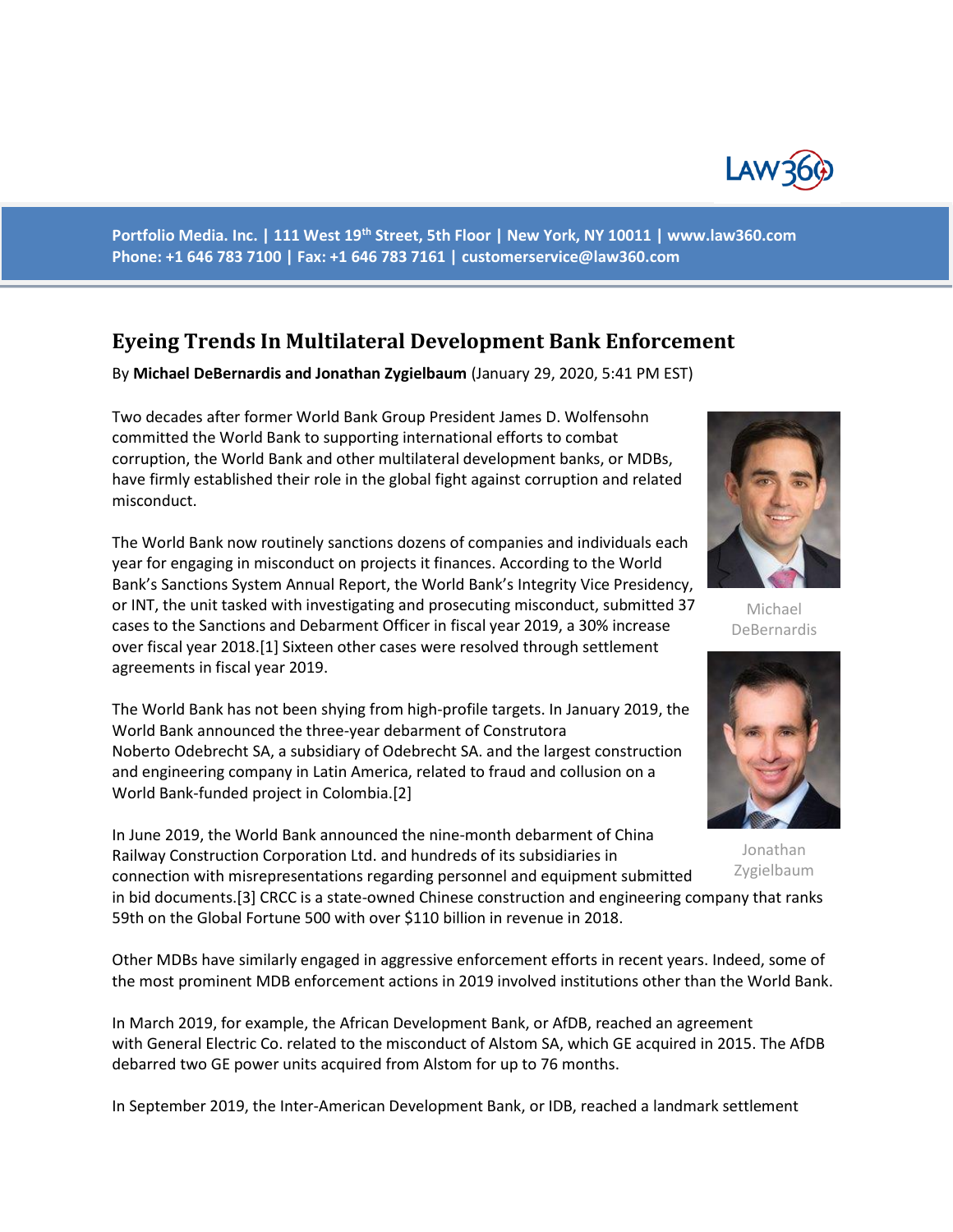agreement with Odebrecht, imposing a \$50 million financial penalty and a 10-year conditional nondebarment on one of its subsidiaries.

It is clear from developments in the past year that the MDBs are continuing to aggressively investigate and punish misconduct related to bank-financed projects.

## **Background: What Is MDB Enforcement?**

MDBs have contract-based jurisdiction over companies and individuals that work on bank-funded projects. This jurisdiction includes the right to audit companies that work or bid on MDB-funded projects to investigate potential misconduct, typically corruption, fraud and collusion.

Under most MDB sanctions regimes, if investigators find that a company or individual committed a sanctionable practice, the matter is referred to a first-level adjudicator to determine if the evidence is sufficient to prove the allegations and to recommend an appropriate sanction.

Most systems also establish a second-level adjudicator, often a board or committee, to resolve contested cases. The World Bank, for example, has a sanctions board that serves as the final adjudicator in any contested sanctions case. The sanctions board is comprised entirely of members who are external to the World Bank.

Most sanctions regimes also allow for the banks to resolve allegations through negotiated settlements.

The MDBs have an array of sanctions at their disposal to punish companies and individuals that engage in misconduct. These include debarment (prohibiting the company from bidding for contracts funded by the MDB), conditional non-debarment (allowing the company to remain eligible as long as it meets certain imposed conditions), letters of reprimand and financial penalties. The baseline sanction for a finding of corruption, fraud or other misconduct is a three-year debarment, which can be adjusted depending on the presence of aggravating or mitigating factors.

#### **Trends and Developments**

Settled cases, enforcement data, and published decisions provide helpful insight into MDB enforcement trends as we move into 2020.

#### *Continued Focus on Misrepresentations in Documents*

In its Sanctions System Annual Report for fiscal year 2019, the World Bank emphasized its focus on complex investigations. Throughout its history, the World Bank has in fact been involved in several complex and high profile investigations, particularly involving corruption and collusion. However, the majority of its debarments in 2019 resulted from relatively straight forward charges of fraudulent conduct premised on misrepresentations in documents.

This is a continuation of a trend that has seen the World Bank and other MDBs target relatively simple, easy to prove, misrepresentations in bidding and other documents, alleging that such misstatements constitute fraudulent practices. This approach also explains how the World Bank has continued to sanction a large number of companies and individuals each year even as it has focused its efforts on complex investigations that may take a number of years to resolve.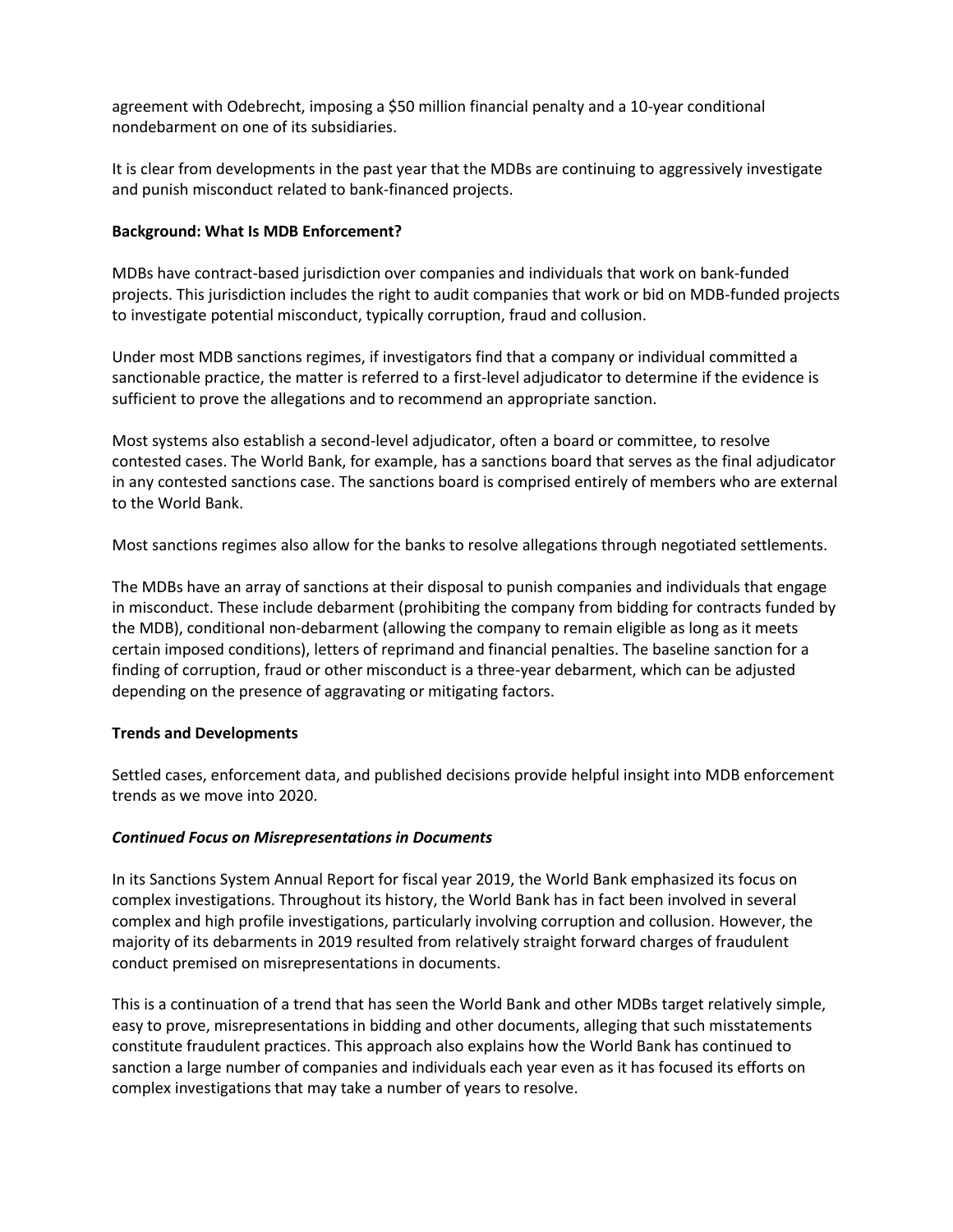## *Guidance on Mitigating Factors From World Bank Jurisprudence*

The World Bank is the only MDB to publish detailed decisions from its sanctions board. The sanctions board decisions provide helpful insight into how the sanctions board views certain issues, particularly related to mitigating and aggravating factors. The sanctions board's decisions in 2019 offer some particularly useful guidance.

For example, while the sanctions board has long identified employee discipline by the company as a mitigating factor, the sanctions board confirmed in decisions in 2019 that respondents must be willing to discipline senior staff involved in misconduct and provide evidence and specific details about such discipline in order to receive mitigating credit.[4]

Similarly, while the sanctions board consistently offers mitigating credit for companies that establish compliance programs, its decisions in 2019 make clear that it will take into account the context surrounding these efforts. In Sanctions Board Decision 120, for example, the sanctions board determined that the respondent was not entitled to full credit for implementing a compliance program when the implementation was delayed and it was apparent that the compliance program was only adopted to obtain the mitigating credit.[5]

# *IDB/Odebrecht Settlement Highlights Unique Nature of MDB Enforcement*

The dynamic between MDBs and respondents in sanctions cases is vastly different from the one that exists between regulators and defendants in the criminal or civil context. While debarment serves as a powerful deterrent against misconduct, MDBs also recognize that it reduces competition (by taking a competitor out of the market) and potentially increases costs for their borrowers.

As a result, MDBs are often willing to approach settlements pragmatically and creatively. The IDB's September 2019 settlement with Odebrecht serves as a good example of how these considerations come into play. The settlement includes a 10-year conditional nondebarment for Odebrecht's subsidiary, Odebrecht Engenharia e Construção, or OEC; a six-year debarment for Odebrecht subsidiary Construtora Noberto Odebrecht, and a \$50 million fine for Odebrecht.

The conditional nondebarment allows OEC to continue to perform MDB-funded projects, but also gives the IDB the power to keep a close eye on the efforts of OEC and Odebrecht to implement an integrity compliance program. Odebrecht's sizeable fine will be paid directly to nongovernmental organizations and charities managing social projects in the IDB's developing member countries.

Moreover, recognizing the financial burden placed on Odebrecht as a result of its multiple recent resolutions with national authorities in the U.S., Brazil and elsewhere, the IDB agreed that payments to the nongovernmental organizations and charities will not commence until 2024.

#### **Looking Ahead to 2020**

How will a change in leadership impact the approach of the World Bank and the AfDB? Both the World Bank and the AfDB saw new leadership arrive in key positions in 2019. In January 2019, Alan Bacarese took over as the director for integrity and anti-corruption at the AfDB. In November 2019, Ethiopis Tafara took over as the acting vice president for integrity at the World Bank. It will be interesting to see how these changes might affect the enforcement strategy and approach at these banks in 2020.